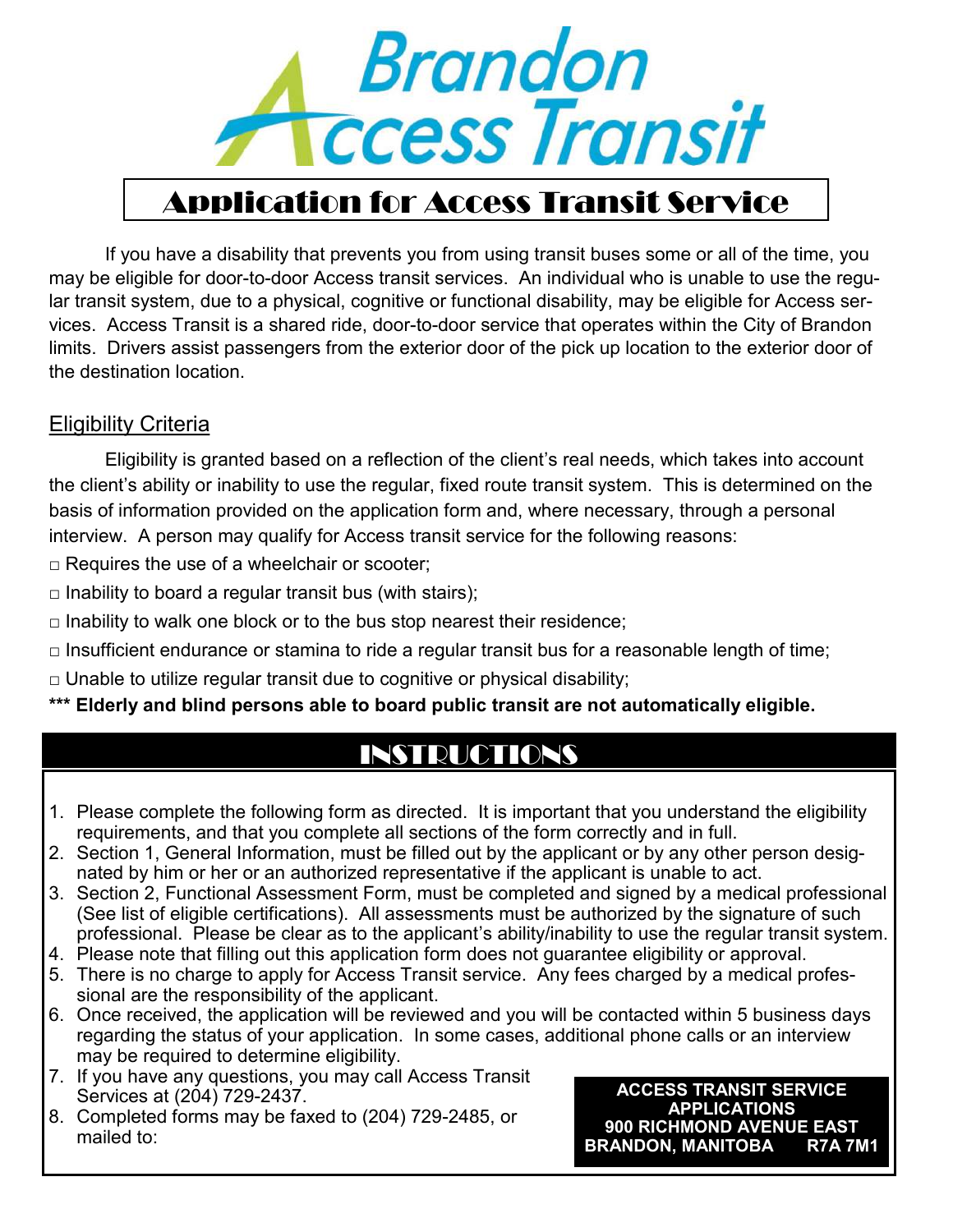## Section 1: General Information (Please print clearly)

### **APPLICANT INFORMATION**

| <b>LAST NAME</b>                                                                                                                                  |       |          |  |         |                            |          | <b>FIRST NAME</b> |  |                         |                        |      |        |               |  |
|---------------------------------------------------------------------------------------------------------------------------------------------------|-------|----------|--|---------|----------------------------|----------|-------------------|--|-------------------------|------------------------|------|--------|---------------|--|
| <b>HOME</b><br><b>ADDRESS</b>                                                                                                                     |       |          |  |         |                            |          |                   |  |                         | <b>BRANDON, MB</b>     |      |        |               |  |
|                                                                                                                                                   | (Apt) | (Number) |  |         |                            | (Street) |                   |  |                         |                        |      |        | (Postal Code) |  |
| NAME OF LONG TERM CARE FACILITY (IF APPROPRIATE):                                                                                                 |       |          |  |         |                            |          |                   |  |                         |                        |      |        |               |  |
| Date of Birth                                                                                                                                     |       |          |  |         |                            |          |                   |  | Gender:                 |                        |      | Female | $\mathbf{L}$  |  |
|                                                                                                                                                   |       | (Day)    |  | (Manth) |                            | (Year)   |                   |  |                         |                        | Male |        | II - I        |  |
| <b>HOME PHONE NUMBER:</b>                                                                                                                         |       |          |  |         |                            |          |                   |  |                         | <b>E-MAIL ADDRESS:</b> |      |        |               |  |
| <b>WORK PHONE NUMBER:</b>                                                                                                                         |       |          |  |         |                            |          |                   |  |                         |                        |      |        |               |  |
| ALTERNATE (CELL) NUMBER:                                                                                                                          |       |          |  |         |                            |          |                   |  |                         |                        |      |        |               |  |
| <b>EMERGENCY CONTACT</b>                                                                                                                          |       |          |  |         |                            |          |                   |  |                         |                        |      |        |               |  |
| List two people we can contact in case of an emergency (24 hours a day):                                                                          |       |          |  |         |                            |          |                   |  |                         |                        |      |        |               |  |
| NAME:                                                                                                                                             |       |          |  |         |                            | NAME:    |                   |  |                         |                        |      |        |               |  |
| PHONE (HOME):                                                                                                                                     |       |          |  |         | PHONE (HOME):              |          |                   |  |                         |                        |      |        |               |  |
| PHONE (WORK):                                                                                                                                     |       |          |  |         | PHONE (WORK):              |          |                   |  |                         |                        |      |        |               |  |
| PHONE (MOBILE):                                                                                                                                   |       |          |  |         | PHONE (MOBILE):            |          |                   |  |                         |                        |      |        |               |  |
| Relationship to applicant:                                                                                                                        |       |          |  |         | Relationship to applicant: |          |                   |  |                         |                        |      |        |               |  |
| If there is no one at your residence to meet you and you cannot be left alone, you MUST provide an alternate address close by to drop you off at. |       |          |  |         |                            |          |                   |  |                         |                        |      |        |               |  |
| <b>CONTACT NAME:</b>                                                                                                                              |       |          |  |         | Relationship to applicant: |          |                   |  |                         |                        |      |        |               |  |
| <b>ADDRESS:</b>                                                                                                                                   |       |          |  |         |                            |          |                   |  |                         |                        |      |        |               |  |
| PHONE:                                                                                                                                            |       |          |  |         |                            |          |                   |  | <b>ALTERNATE PHONE:</b> |                        |      |        |               |  |
|                                                                                                                                                   |       |          |  |         |                            |          |                   |  |                         |                        |      |        |               |  |

**All personal and personal health information collected is under the authority of The Freedom of Information and Protection of Privacy Act (FIPPA) and/or The Personal Health Information Act (PHIA) and is protected by the privacy provisions of said Act. All information provided in this form is confidential and solely for the use of Brandon Transit and its agents in determining eligibility for Access Transit service as authorized by the City of Brandon.**

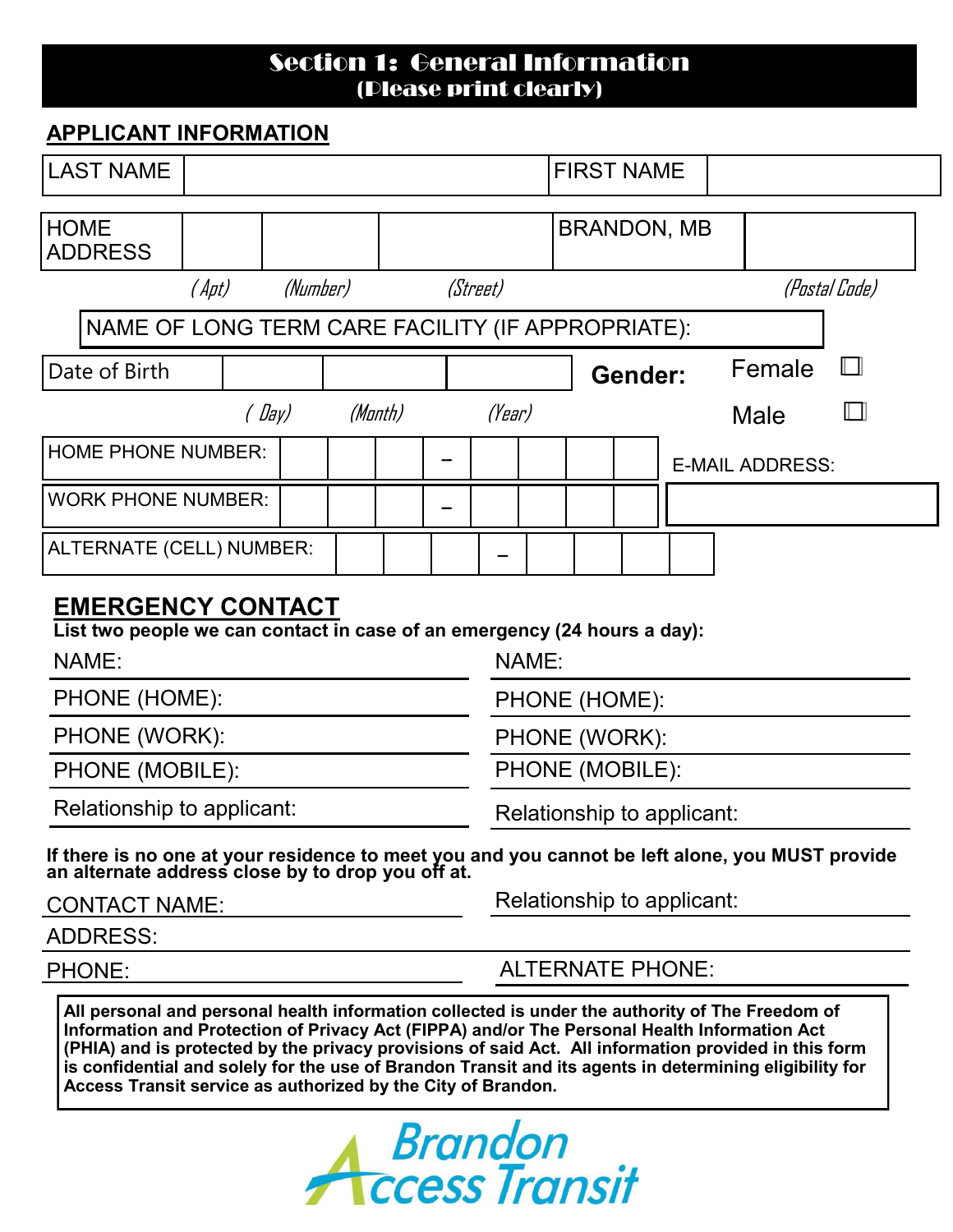# **DISABILITY INFORMATION**

1. Please describe your disability or medical condition.

| 2. How does your disability prevent you from using a regular transit bus?                                                                                                                                                                                                                                                         |                            |                                                                                                     |  |  |  |  |
|-----------------------------------------------------------------------------------------------------------------------------------------------------------------------------------------------------------------------------------------------------------------------------------------------------------------------------------|----------------------------|-----------------------------------------------------------------------------------------------------|--|--|--|--|
| 3. Is your disability: Permanent (life long) YES $\Box$ NO $\Box$                                                                                                                                                                                                                                                                 |                            | Temporary until: __________________________________(can be extended as required)                    |  |  |  |  |
| 4.<br>all that apply and indicate any other factor you feel should be noted)                                                                                                                                                                                                                                                      |                            | Does your disability include any of the following cognitive and/or physical mobility issues? (check |  |  |  |  |
| Unable to walk three city blocks                                                                                                                                                                                                                                                                                                  | Ш                          | Unable to walk up or down steps                                                                     |  |  |  |  |
| Unable to stand for 15 minutes                                                                                                                                                                                                                                                                                                    | $\Box$                     | Unable to travel on buses due to fatigue<br>$\mathsf{I} \mathsf{I}$                                 |  |  |  |  |
| Unable to sit or rise unassisted                                                                                                                                                                                                                                                                                                  | $\Box$                     | Shortness of breath due to exertion<br>П                                                            |  |  |  |  |
| Unable to see signs or notices                                                                                                                                                                                                                                                                                                    | $\Box$                     | Unable to plan a trip and travel alone outside home<br>$\Box$                                       |  |  |  |  |
| Unable to travel unassisted due to confusion, or cognitive or organized limitation<br>II I                                                                                                                                                                                                                                        |                            |                                                                                                     |  |  |  |  |
|                                                                                                                                                                                                                                                                                                                                   |                            |                                                                                                     |  |  |  |  |
| <b>EQUIPMENT INFORMATION</b>                                                                                                                                                                                                                                                                                                      |                            |                                                                                                     |  |  |  |  |
| 5. Do you use any of the following to help you get around? (please check all that apply)                                                                                                                                                                                                                                          |                            |                                                                                                     |  |  |  |  |
|                                                                                                                                                                                                                                                                                                                                   |                            |                                                                                                     |  |  |  |  |
| <b>Power Wheelchair</b><br>Ш                                                                                                                                                                                                                                                                                                      | Cane<br>Ш                  | Ш<br>Long Detection Cane (white)                                                                    |  |  |  |  |
| <b>Manual Wheelchair</b><br>⊓                                                                                                                                                                                                                                                                                                     | Crutches<br>ш              | ◫<br><b>Prosthetic/Orthotic Device</b>                                                              |  |  |  |  |
| <b>Three Wheel Scooter</b><br>$\mathbb{L}$                                                                                                                                                                                                                                                                                        | Walker<br>Ш                | Portable Oxygen Tank<br>Ш                                                                           |  |  |  |  |
| Ш<br><b>Four Wheel Scooter</b>                                                                                                                                                                                                                                                                                                    | <b>Hearing Aid</b><br>ш    | $\Box$<br><b>Communication Devices</b>                                                              |  |  |  |  |
| $\Box$<br><b>Collapsible Walker</b>                                                                                                                                                                                                                                                                                               | <b>Service Animal</b><br>Ш | $\Box$<br>Other:                                                                                    |  |  |  |  |
| 6. If you selected one of the wheelchairs above, please check the device that you will use most often<br>when riding with Access Transit services:                                                                                                                                                                                |                            |                                                                                                     |  |  |  |  |
| <b>POWER WHEELCHAIR</b>                                                                                                                                                                                                                                                                                                           | <b>Standard</b>            | Reclining<br><b>Extended Foot Rests</b>                                                             |  |  |  |  |
| <b>MANUAL WHEELCHAIR</b>                                                                                                                                                                                                                                                                                                          |                            |                                                                                                     |  |  |  |  |
| $\Box$ Reclining<br>Standard                                                                                                                                                                                                                                                                                                      | $\Box$ Extended Foot Rests | <b>Broda Chair</b>                                                                                  |  |  |  |  |
| Please provide outside dimensions of your chair. Our wheelchair lifts measure 33" wide x<br>52" long (83cm x 132cm). Equipment larger than this cannot be accommodated.<br>Please note: Combined weight of passenger & mobility aid must not exceed 750lbs.<br>Width of Chair <b>Example 20</b><br>Length of Chair ______________ |                            |                                                                                                     |  |  |  |  |
|                                                                                                                                                                                                                                                                                                                                   |                            |                                                                                                     |  |  |  |  |

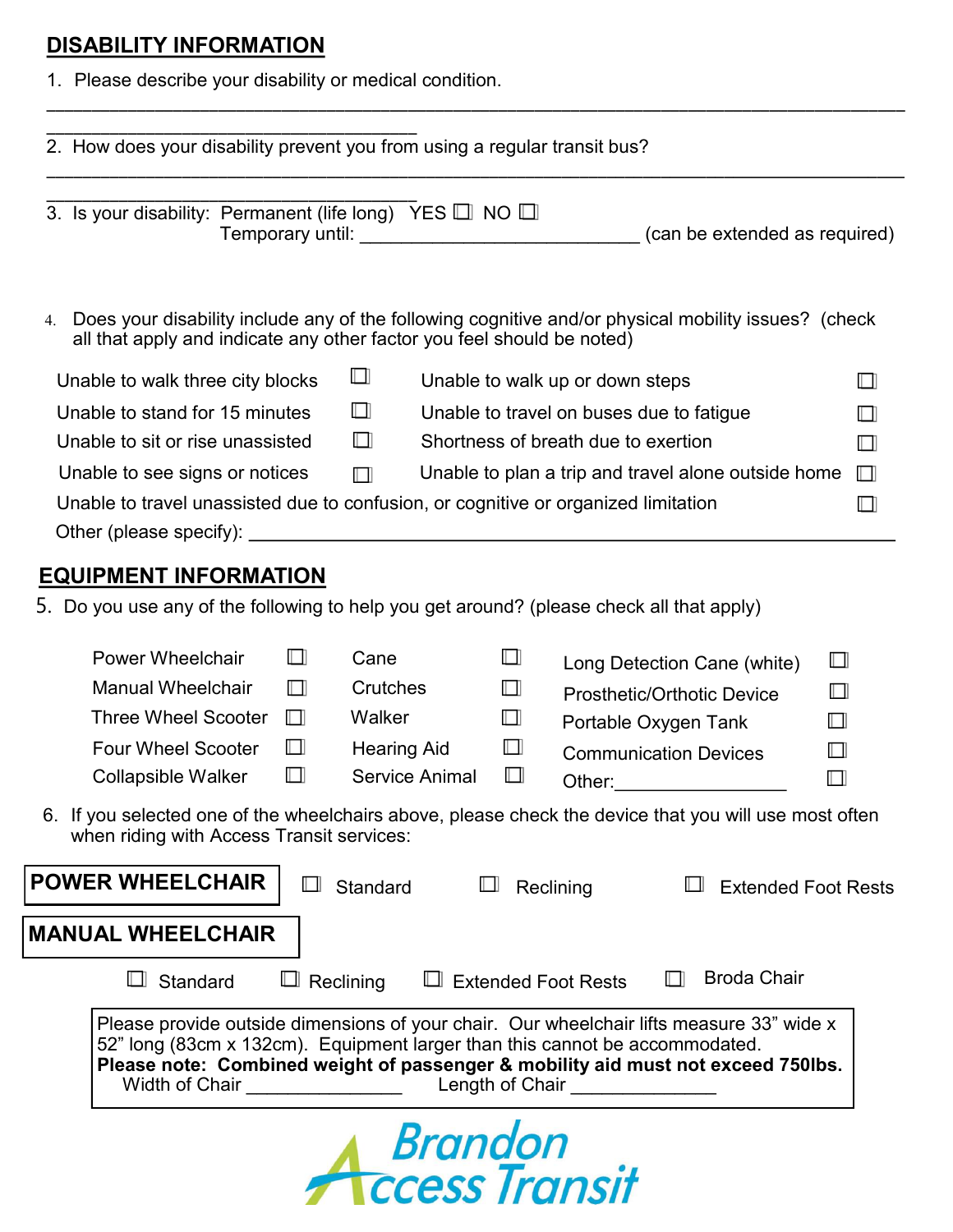## **TRAVEL INFORMATION**

- 7. When did you last use or tried to use a Brandon Transit Bus? \_\_\_\_\_\_\_\_\_\_\_\_\_\_\_\_\_\_\_\_\_\_\_\_\_\_ Location of nearest City bus stop to your residence (Street location)\_\_\_\_\_\_\_\_\_\_\_\_\_\_\_\_\_\_\_\_\_\_\_\_ How far is that bus stop from your residence ((Number of blocks) Are there any physical reasons or barriers to stop you from using the bus stop? (explain if answer  $is yes)$   $\overline{\phantom{a}}$
- 8. How are you currently getting around (travelling) in the community? Check all that apply.
	- □ Own Car □ Family/Friends drive

 $\Box$  Staff drive me  $\Box$  Regular Public Transit  $\Box$ 

 $\Box$  Taxi Cab

 $\Box$  Other (explain):

### **ATTENDANTS**

9. Attendant Required - Access Transit Services may require an attendant to accompany a client for the safety and well being of the client and other passengers. Reasons for requiring an attendant include, but are not limited to, an unstable medical condition such as seizures and/or confusion, disorientation, anxiety, agitation, impaired or limited cognitive functioning and/or communication, and the inability to operate a wheelchair or motorized device independently.

| Do you believe that you require an attendant? $\,$ Yes $\,$ $\Box$ $\,$ No $\,$ $\Box$ |  |  |  |  |
|----------------------------------------------------------------------------------------|--|--|--|--|
|----------------------------------------------------------------------------------------|--|--|--|--|

If the answer to the above question is yes, then please state the nature of the medical condition or special need which may require an attendant. (This question is asked to ensure your safety.)

 $\mathcal{L}_\mathcal{L} = \mathcal{L}_\mathcal{L} = \mathcal{L}_\mathcal{L} = \mathcal{L}_\mathcal{L} = \mathcal{L}_\mathcal{L} = \mathcal{L}_\mathcal{L} = \mathcal{L}_\mathcal{L} = \mathcal{L}_\mathcal{L} = \mathcal{L}_\mathcal{L} = \mathcal{L}_\mathcal{L} = \mathcal{L}_\mathcal{L} = \mathcal{L}_\mathcal{L} = \mathcal{L}_\mathcal{L} = \mathcal{L}_\mathcal{L} = \mathcal{L}_\mathcal{L} = \mathcal{L}_\mathcal{L} = \mathcal{L}_\mathcal{L}$  $\mathcal{L}_\mathcal{L} = \mathcal{L}_\mathcal{L} = \mathcal{L}_\mathcal{L} = \mathcal{L}_\mathcal{L} = \mathcal{L}_\mathcal{L} = \mathcal{L}_\mathcal{L} = \mathcal{L}_\mathcal{L} = \mathcal{L}_\mathcal{L} = \mathcal{L}_\mathcal{L} = \mathcal{L}_\mathcal{L} = \mathcal{L}_\mathcal{L} = \mathcal{L}_\mathcal{L} = \mathcal{L}_\mathcal{L} = \mathcal{L}_\mathcal{L} = \mathcal{L}_\mathcal{L} = \mathcal{L}_\mathcal{L} = \mathcal{L}_\mathcal{L}$  $\mathcal{L}_\mathcal{L} = \mathcal{L}_\mathcal{L} = \mathcal{L}_\mathcal{L} = \mathcal{L}_\mathcal{L} = \mathcal{L}_\mathcal{L} = \mathcal{L}_\mathcal{L} = \mathcal{L}_\mathcal{L} = \mathcal{L}_\mathcal{L} = \mathcal{L}_\mathcal{L} = \mathcal{L}_\mathcal{L} = \mathcal{L}_\mathcal{L} = \mathcal{L}_\mathcal{L} = \mathcal{L}_\mathcal{L} = \mathcal{L}_\mathcal{L} = \mathcal{L}_\mathcal{L} = \mathcal{L}_\mathcal{L} = \mathcal{L}_\mathcal{L}$ \_\_\_\_\_\_\_\_\_\_\_\_\_\_\_\_\_\_\_\_\_\_\_\_\_\_\_\_\_\_\_\_\_\_\_\_\_\_\_\_\_\_\_\_\_\_\_\_\_\_\_\_\_\_\_\_\_\_\_\_\_\_\_\_\_\_\_\_\_\_\_\_\_\_\_\_\_\_

## **HOME ENVIRONMENT**

| 10. Please check the most appropriate description of your pick up location.<br>$\Box$ House/Mobile Home<br>Apartment/Townhouse/condo/Duplex<br>Other (explain): | □ Long Term Care Facility/Personal<br>Hospital                                                                                                                    |
|-----------------------------------------------------------------------------------------------------------------------------------------------------------------|-------------------------------------------------------------------------------------------------------------------------------------------------------------------|
| 11. Where is your pick up door:                                                                                                                                 |                                                                                                                                                                   |
| $\Box$ Front<br>$\Box$ Side<br>$\square$ Back<br>12. Does your home have steps outside at pick up door?                                                         | Garage<br>Other (explain):                                                                                                                                        |
| $\Box$ NO<br>$\Box$ YES If Yes, how many steps?<br>Do you need someone to help you go up or down these steps?                                                   | 13.<br><b>YFS</b><br>N <sub>O</sub>                                                                                                                               |
| <b>Brandon</b><br><b>Access Transit</b>                                                                                                                         | Note: Drivers are only required to assist manual<br>wheelchairs up 1 vertical step. For more than 1<br>step, you must make alternate arrangements (i.e.<br>ramp). |